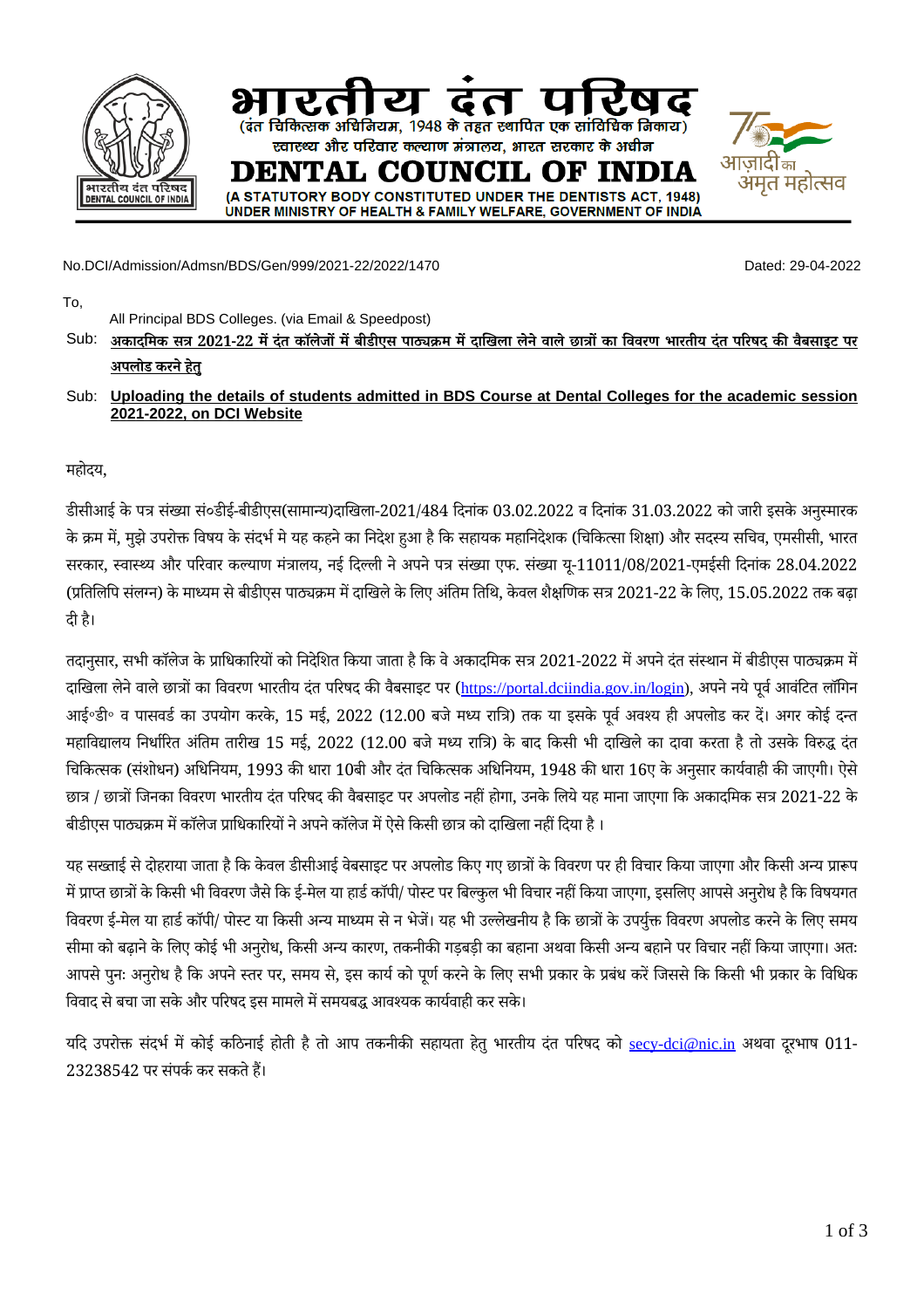Sir,

In continuation of DCI letter No. DE-BDS (Gen) Admission-2021/484 dated 03.02.2022 followed by its reminder dated 31.03.2022 on the subject mentioned above, I am directed to say that the ADG (ME) & Memb. Secy., MCC, Government of India, Ministry of Health & Family Welfare, New Delhi vide its letter No. F. No. U-11011/08/2021- MEC dated 28.04.2022 (copy enclosed), has extended the last date of admission in BDS Course upto 15.05.2022 for the academic session 2021-22 only.

Accordingly, the college authorities of all dental colleges are hereby directed to upload the details of students, admitted in BDS Course at their dental institution for the academic session 2021-2022, on DCI Website, using their new already allotted login credentials for admissions [\(https://portal.dciindia.gov.in/login](https://portal.dciindia.gov.in/login)), on or before the last date of admission i.e. 15th May, 2022, positively. If the college authorities claim any admission after 12:00 midnight of 15th May, 2022, then Section 10B of the Dentists (Amendment) Act, 1993 and Section 16A of the Dentists Act, 1948 shall be attracted and it shall be presumed that the college authorities have not admitted such student(s) in BDS Course at their college for the academic session 2021-22.

It is again strongly re-iterated that **only uploaded details of students on DCI Website shall be considered and any detail of students received in any other format viz. e-mail or hard copy shall not be considered at all,** therefore, you are requested not to send the subject details through e-mail or post or any other mode. It is also stated that no request for extension of time to upload the above details of students or any other excuse or reason of technical fault, etc. shall be considered, therefore, you are again requested to ensure and make available all arrangements at your end to complete the above task, in time, so as to avoid any litigation and to enable this Council to take necessary action in a time bound manner.

In case of any difficulty, you may contact DCI for technical support at [secy-dci@nic.in](mailto:secy-dci@nic.in) or call on 011-23238542.

Yours faithfully,

Digitally signed by MUKE<mark>SH</mark>/KUMAR<br>Date: 2022.04.29 17:09<mark>:35</mark> IST Reason: Reason Location: Location

(Mukesh Kumar) Deputy Secretary Dental Council of India

Copy for information and necessary action to:-

1. The Secretary to the Govt.of India, (via Email & Speedpost) Ministry of Health and Family welfare, Nirman Bhawan, Maulana Azad Road, New Delhi, Delhi - 110011, dentaleducationsection@gmail.com

2. The Assistant Directorate General (Medical Education) & Member Secretary, MCC, , (via Email) Govt. of India, Ministry of Health & Family Welfare, Nirman Bhawan, Maulana Azad Road, New Delhi, Delhi - 110108. adgme@nic.in w.r.t letter dated 28.04.2022.

3. All Health Secretary of States. (via Email & Speedpost)

4. All Director of DME. (via Email & Speedpost)

5. All Universities. (via Email & Speedpost)



(Mukesh Kumar) Deputy Secretary Dental Council of India

CC:-

1.The President, Dental Council of India, New Delhi